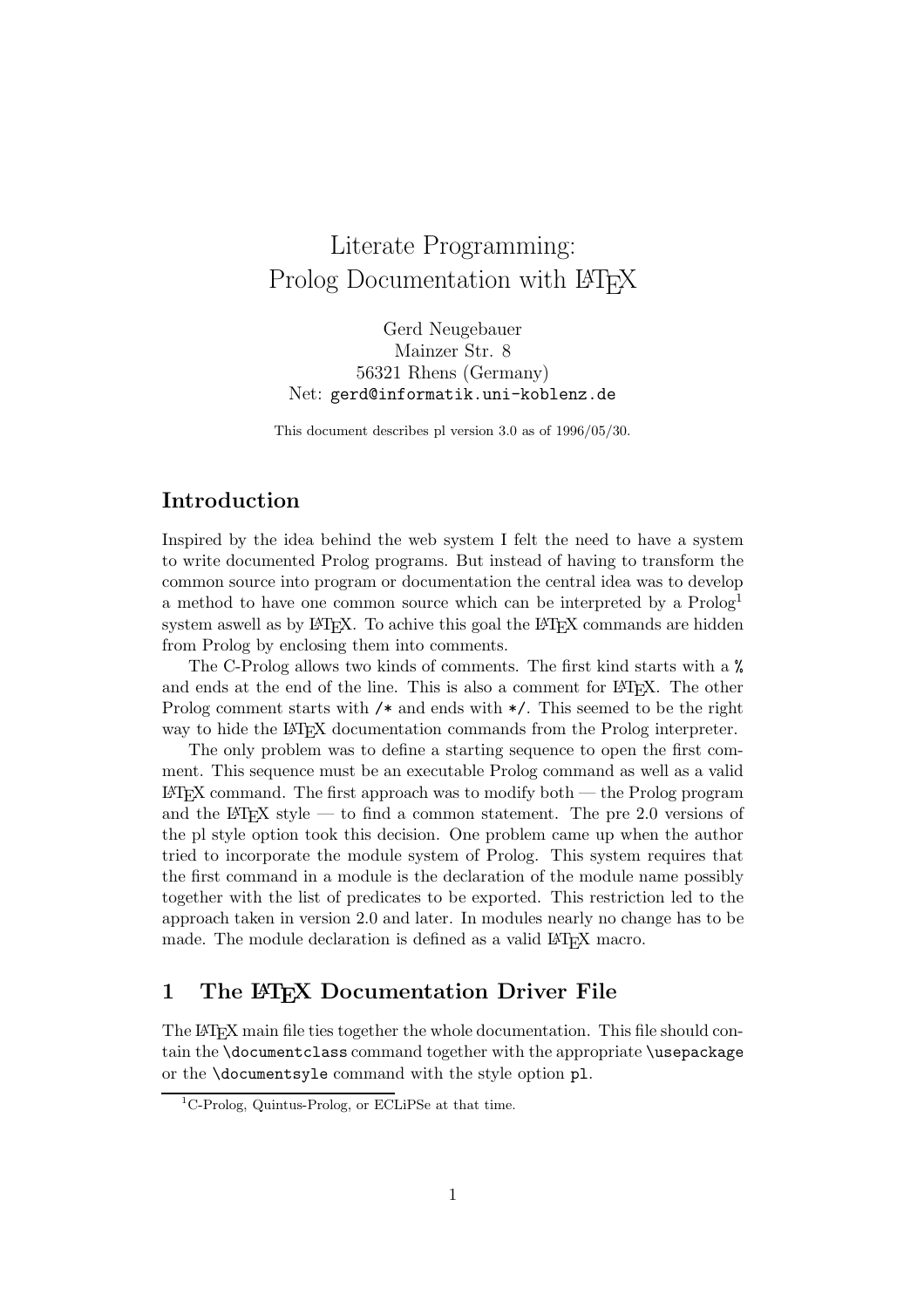The only special command required in this file is the command \PrologInput. This command inserts the Prolog file given as argument at the current position. The formatting directives described below are activated.

The command \PrologInput may occur several times in this main file. it may be mixed with simple input or include commands. \PrologInput can be used nested, as long as the other requirements described in this document are fulfilled.

```
\documentclass[...]{...}
\usepackage{pl}
\begin{document}
...
\PrologInput{file1.pl}
\PrologInput{file2.pl}
...
\PrologInput{filen.pl}
...
\end{document}
```
The commands meant for the Prolog files can also be used in a plain LAT<sub>EX</sub> context. Nevertheless those commands have been developed with the application of documenting Prolog in mind. The contents of the Prolog files and the additional macros provided by pl will be described in the next sections.

# **2 The Prolog Files**

# **2.1 Starting Modules**

Prolog files can come in two variants: either it is a Prolog module or a plain Prolog file. Modules are distinguished from files by a specific first Prolog statement. This module declaration can have the form<sup>2</sup>

```
:- module( Name, Exports ).
```
Alternatively it may have the form

```
:- module_interface( Name ).
```
These module declarations have to be the first Prolog instructions in the file.

In addition to those Prolog instructions we need to use the rule that the terminating point (.) of the module declaration is followed immediately by  $\Box$ /\*. Note the single space which is neccesary for the Prolog parser to work properly.

Thus a Prolog module documented with pl starts e.g. with

*:- module\\_interface( Name ). /\**

Before this line there should be only Prolog comments starting with %. These comments are also ignored by T<sub>EX</sub>. Thus they do neither appear in the documentation nor are the evaluated by Prolog.

### **2.2 Starting Plain Files**

Plain Prolog files are those files not starting with a module declaration. For technical reasons plain files can not start with code directly but requires a Cstyle comment at the beginning. The contents of this comment is typeset by LATEX.

In generale this restriction seems to be too hard. It is always a good idea to start a file with some general remarks and comments.

<sup>2</sup>e.g. in Quintus-Prolog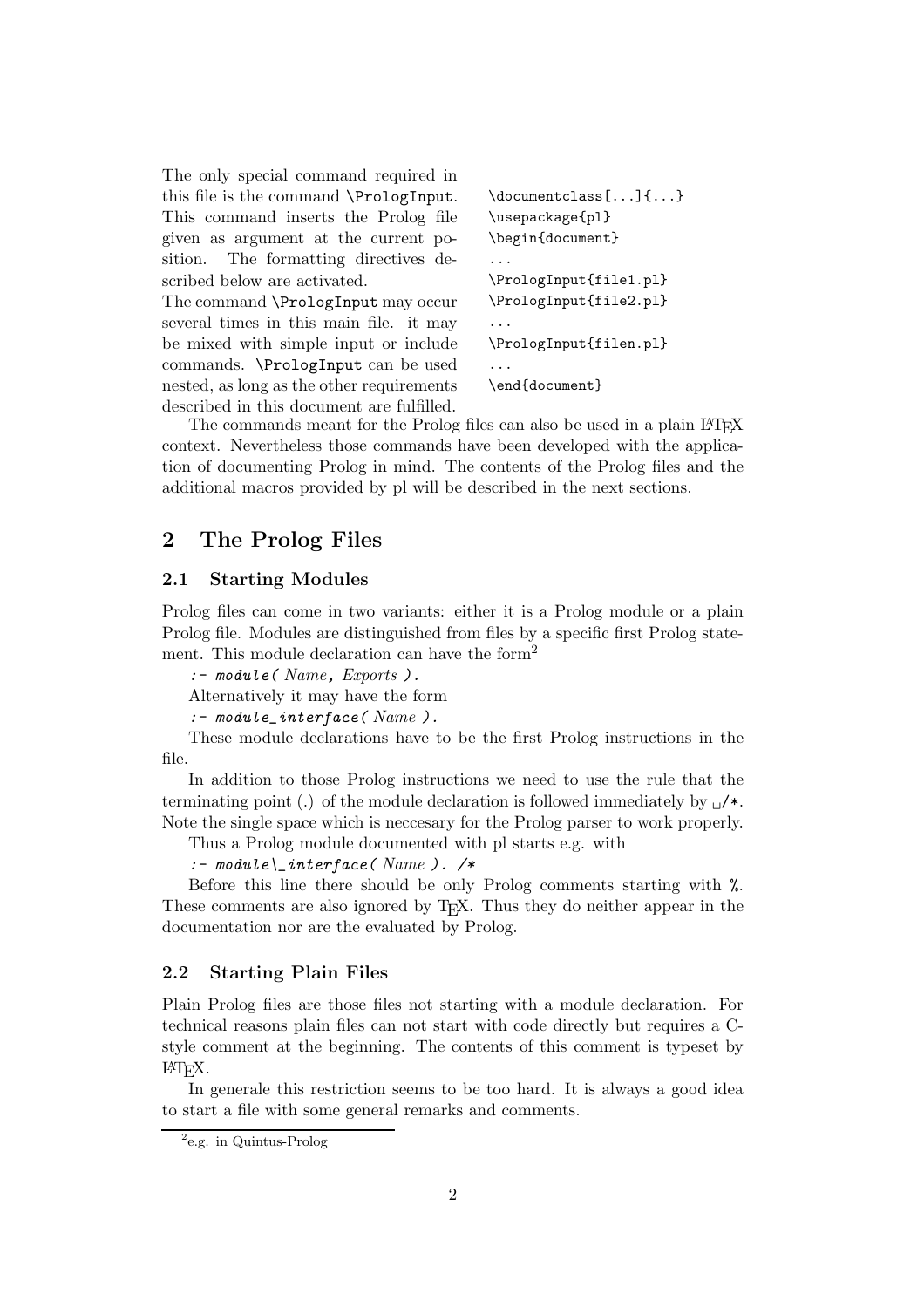# **2.3 Ending Prolog Files**

The Prolog file should end with

\EndProlog\*/

From the Prolog point of view the file consists now of the declaration of a module (or a dummy predicate). The rest is purely comment. From the LATEX point of view it contains two macros and nothing in between. Thus everything in between will be interpreted as LAT<sub>EX</sub> input only.

### **2.4 Prolog Code**

To include additional Prolog statements in this file enclose them in

\PL\*/

/\*PL

This forces the Prolog system to interpret the code and the LAT<sub>EX</sub> system to typeset it in a verbatim like environment.

The Prolog code may contain every characters except the string /\*PL. For some reasons which are opaque to me spaces at the binning of a line of Prolog code are ignored. To force proper indentation you should use tab characters at the beginning of the line.

# **Options for the Code Layout**

The options are implemented as macros. To change them use  $\$ renewcommand.

#### \PrologModule

Macro to typeset the module definition. In general this may be a sectioning command producing an appropriate title. It takes two arguments the two arguments of the module declaration.

The default is  $\setminus$  section{{ $\tt \#1}$ }

### \PrologFile

Same as above but for non module files.

The default is  $\setminus$  section{{\tt #1}}

#### \PrologFont

Macro to select the font used for printing the listing part. This should be a non-proportional font. The default is \small\tt.

#### \PrologListFont

Macro to select the font used for printing the export list. The default is \small\tt.

### \PrologListIndent

Macro to select the indentation of the export list. This should be a length. The default is 2em.

### \PrologRuleWidth

Macro to select the width of the rule to seperate Prolog code from text. This should be a length. The default is 0pt.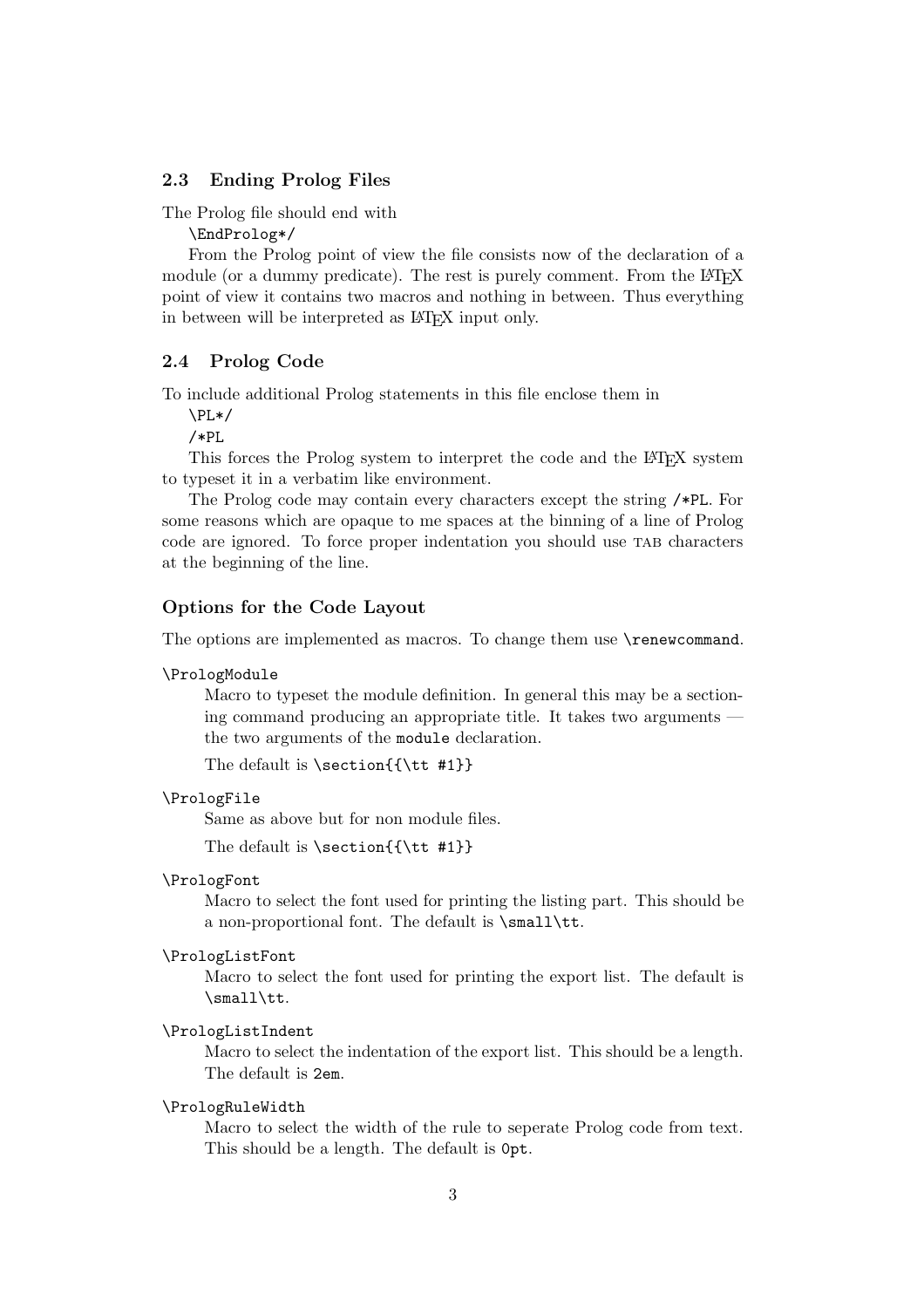\PrologNumberFont

Font to be used when typesetting line numbers.

The following flags can be set by simply including the commands in the LATEX part of the document. Since they are mainly of a global nature the preamble of the driver file would be a good place for them.

#### \PrologNumberLinestrue

Turn on line numbering.

### \PrologNumberLinesfalse

Turn off line numbering.

#### \PrologDialect*Dialect*

Declare the dialect of the used Prolog. This is mainly important to make the syntax of the modules known to pl. *Dialect* can take one of the following values: eclipse, quintus, sixtus, cprolog, swiprolog, sbprolog, or binprolog.

# **3 Predicate Templates**

Predicate templates provide a nice way to typeset a predicate head with some additional information. A usual predicate is characterized by the name/arity, arguments and the file it can be found in. Two boxes are used to contain this information. The right one contains the file name and the left one contains the predicate description. The box for the file name has a default width which will be enlarged if the file name doesn't fit into it. The predicate description if surrounded by a frame and formatted in the following way. If the predicate desciption fits in one line then it is typeset in one line. Otherwise the second and following lines are indented. This indentation tries to align beneath the first argument. If the predicate name is very long this might not be desirable. Thus the indentation has a maximal value which will not be exceeded.

The LATEX part of the file contains the following template

### \Predicate pred/1(arg).

Note that the ). have *no* space in between.

### **Options**

The options are implemented as macros. To change them use \renewcommand.

#### \PredicateFont

Macro containing the font changeing command for the predicate description. The default is \normalsize\tt.

### \PredicateSkip

Macro containing the spacing before and after the predicate description. The default is \smallskip.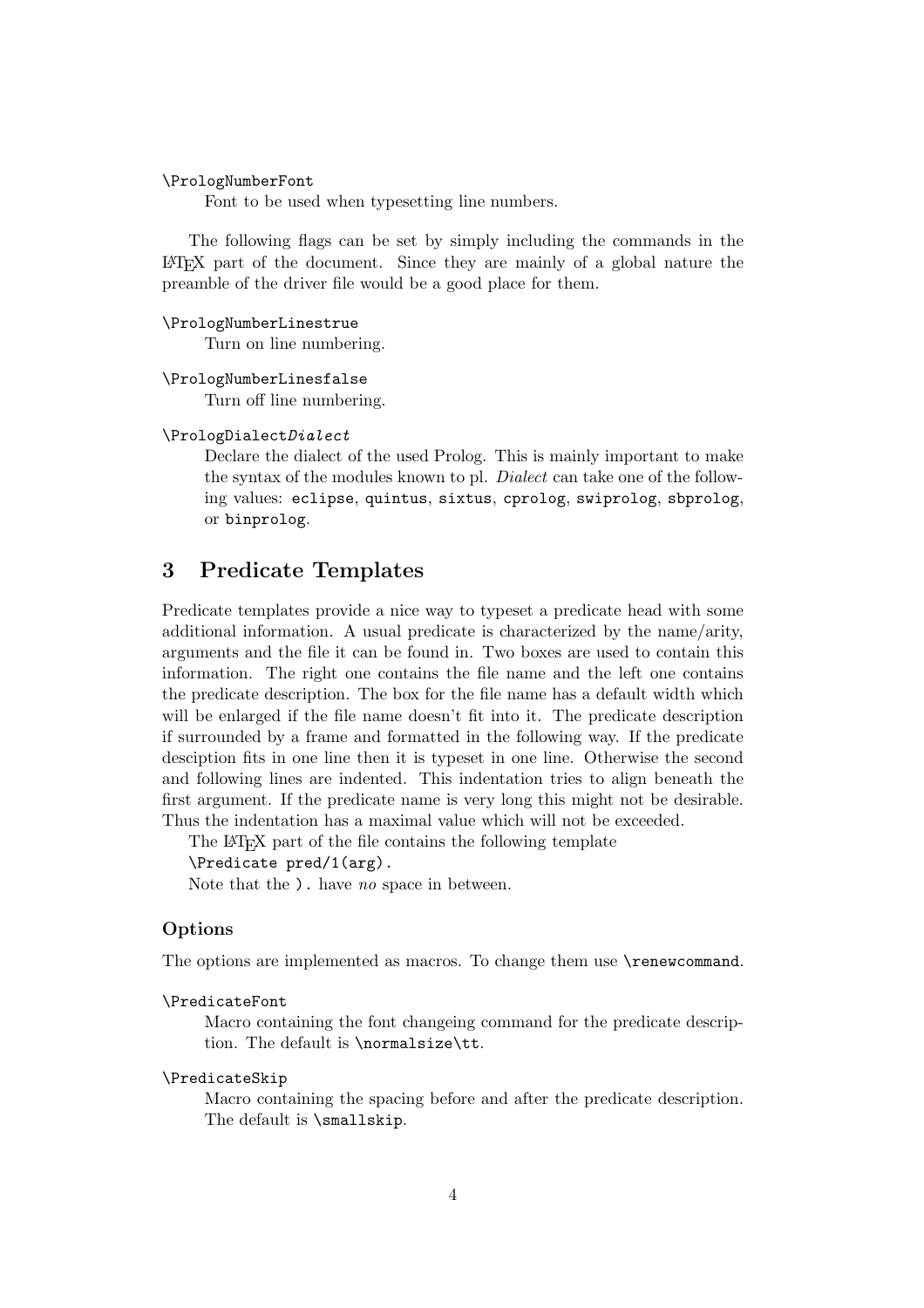

Figure 1: The \Predicate command

### \PredicateIndent

Macro containing the maximal length of the indentation of the predicate description. The default is 2em. If this value is very large then the arguments are always aligned beneath the first one.

### \PredicateFileFont

Macro containing the font changeing command for the file name. The default is \small\sf.

#### \PredicateFileWidth

Macro containing the minimal width of the box containing the file name. The default is 5em. If this value is 0pt then only the file name determines the width of the box.

### \PredicateFileExtension

Macro containing the extension of the prolog file. This text is typeset right after the file name stored in \PrologFILE. The default is empty.

|  |  |  | \Predicate foo_bar/6(Argument1, Argument2, Argument3, |  |  |
|--|--|--|-------------------------------------------------------|--|--|
|--|--|--|-------------------------------------------------------|--|--|

Argument4, Argument5, Argument6).

| foo_bar(Argument1, Argument2, Argument3, Argument4,<br>Argument5, Argument6)                           | prolog                |  |  |  |  |
|--------------------------------------------------------------------------------------------------------|-----------------------|--|--|--|--|
| foo_bar(Argument1, Argument2, Argument3,<br>Argument4, Argument5, Argument6)                           | very_Long_Prolog_File |  |  |  |  |
| \Predicate this_is_a_very_long_predicate/5(<br>Argument1, Argument2, Argument3, Argument4, Argument5). |                       |  |  |  |  |
| this_is_a_very_long_predicate( Argument1, Argument2,<br>Argument3, Argument4, Argument5)               | prolog                |  |  |  |  |

# **3.1 The Underscore**

One thing which occurs very often in program listings is the underscore \_. The problem arises that LATEX uses the underscore only in math mode to denote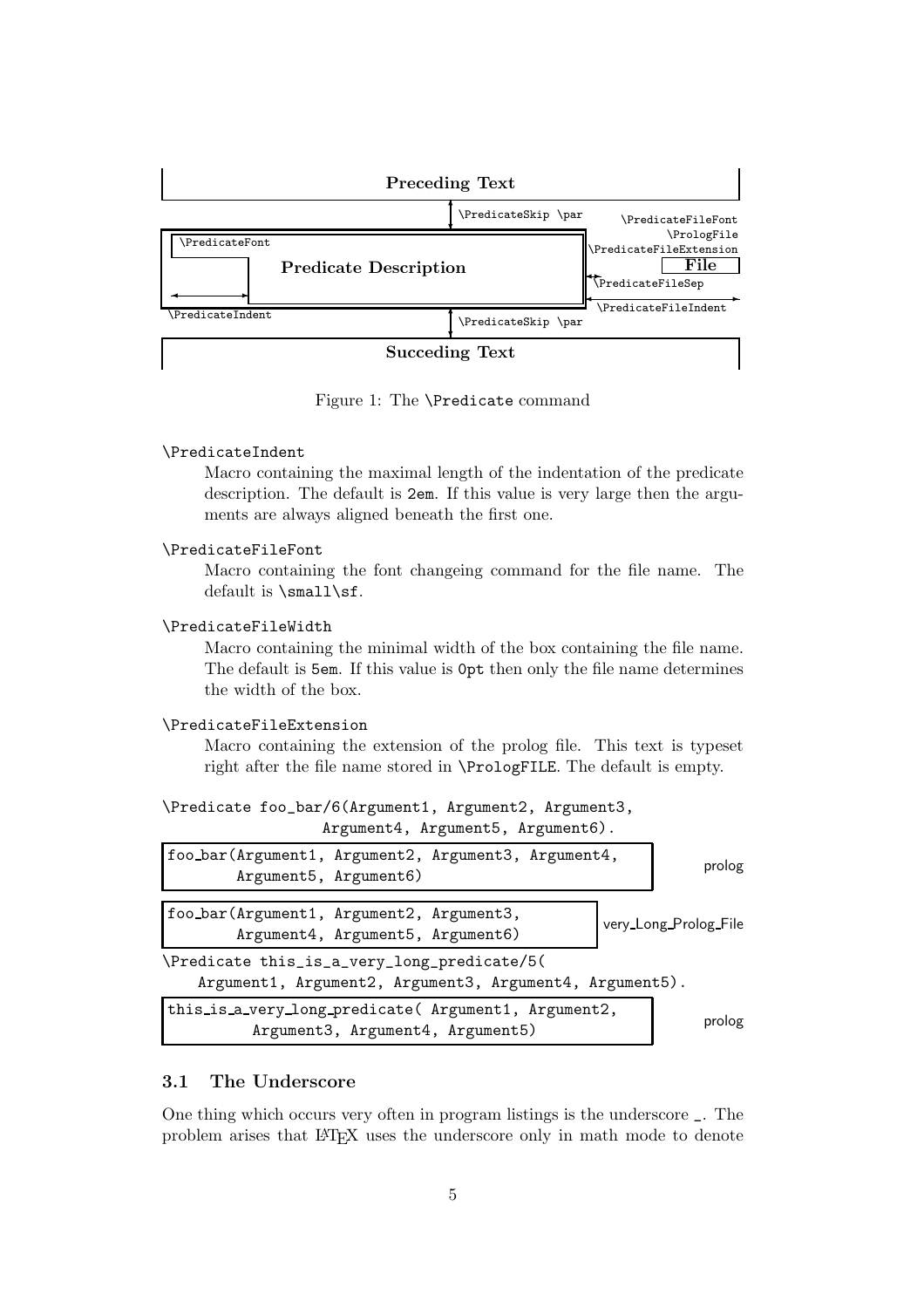subscripts. For the comands described above the \_ can be simply used as is. Beware, don't expect math mode subscript to work there.

The macro \WithUnderscore is provided by pl to execute some commands where the underscore does have the meaning as plain character.

Example:

It can be highly desirable to protect the index. Otherwise any indexed predicate containing an underscore would wrack LAT<sub>E</sub>X. This can be done with a construction like the following one:

\WithUnderscore{\printindex}

# **3.2 Inline Code**

The style option idtt allows to typeset some text using the teletype font  $(\text{tt})$ . The text has simply to be enclosed in |.

The same effect can be achieved with the command \MakeShortVerb defined in doc.sty. To use this you have to add the style option doc and place the following command in the preamble:

\MakeShortVerb{|} Example: You type  $|proc_1|$  and you get proc<sub>1</sub>.

# **Bugs and Problems**

- The bugs and problems of earlier releases have been corrected.
- The documentation needs polishing.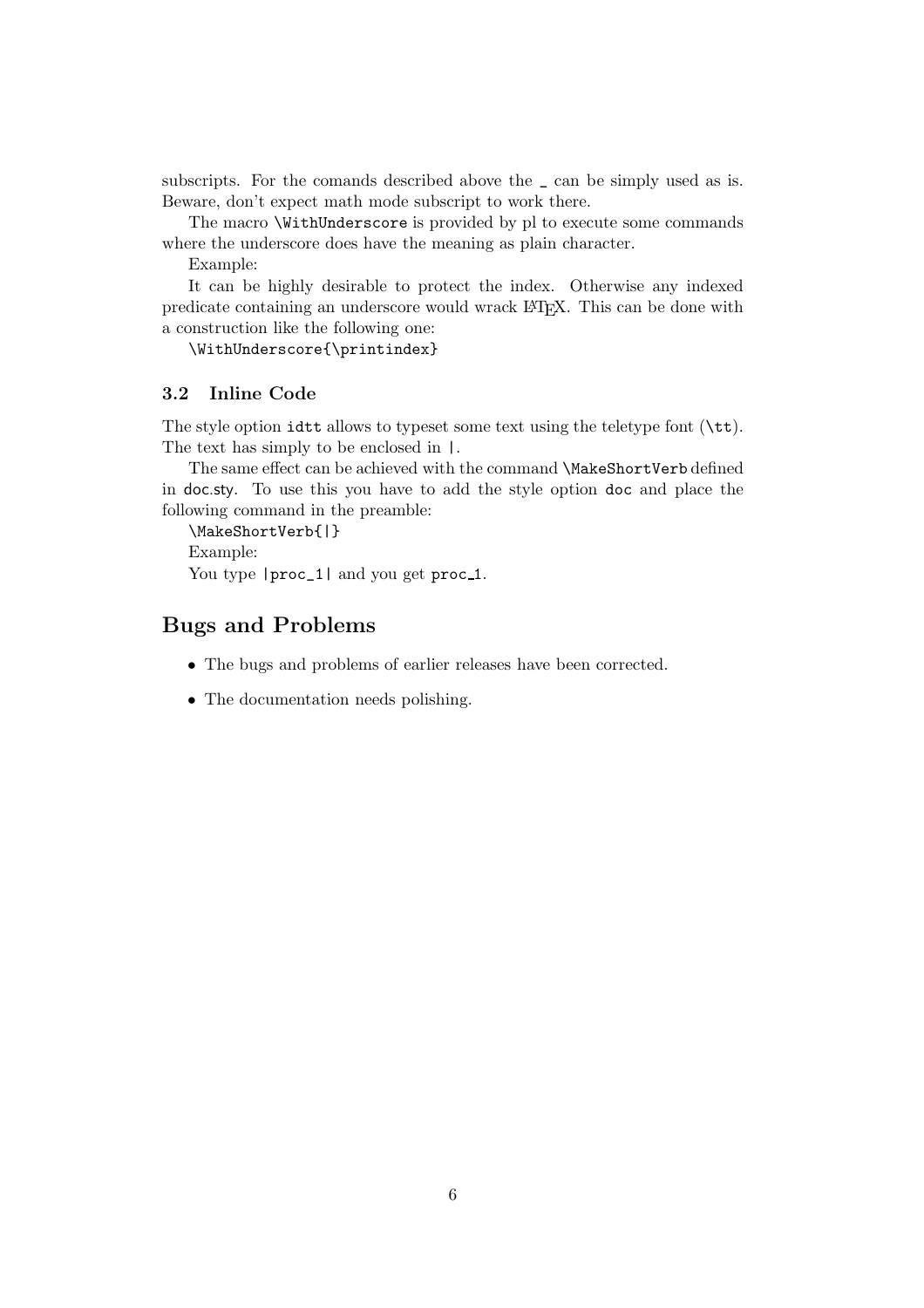# **A Sample**

```
%%^^A%%%%%%%%%%%%%%%%%%%%%%%%%%%%%%%%%%%%%%%%%%%%%%%%%%%%%%%%%%%%%%%%%%%%%%%%%
%%^^A This is a sample file to demonstrate the use of the \LaTeX style option
%%^^A pl.sty.
\frac{2}{3}%^^A
%%^^A The ^^A is just used to make it printable with the documentation.
%%^^A doc.sty insists on it. Otherwise a single % would have been enough.
\frac{9}{6} \frac{6}{6} \frac{6}{6} \frac{6}{6}%%^^A written by gene 11/94
%%^^A%%%%%%%%%%%%%%%%%%%%%%%%%%%%%%%%%%%%%%%%%%%%%%%%%%%%%%%%%%%%%%%%%%%%%%%%%
:- module(sample). /*
This is a dummy module to show the possibilities of the \LaTeX{} style
option pl.
We define a predicate. It looks like
\Predicate select/3(Member, List, Rest).
This predicate describes the relation of the three arguments which fulfill
$\mbox{\it Member}\in\mbox{\it List}$\/ and $\mbox{\it Rest}=\mbox{\it
List}\backslash\mbox{\it Member}$.
And here comes the implementation:
\PL*/
select(Member,[Member|Rest],Rest).
select(Member,[Head|List],[Head|Rest]) :-
        select(Member,List,Rest).
/*PL
\Predicate in/2(Member, List).
This predicate is a reimplementation of the predicate \verb|member/2|
using the \verb|select/3| predicate.
\PL*/
in(Member,List) :-
        select(Member,List,_).
/*PL
Now we are done with the example.
\EndProlog*/
```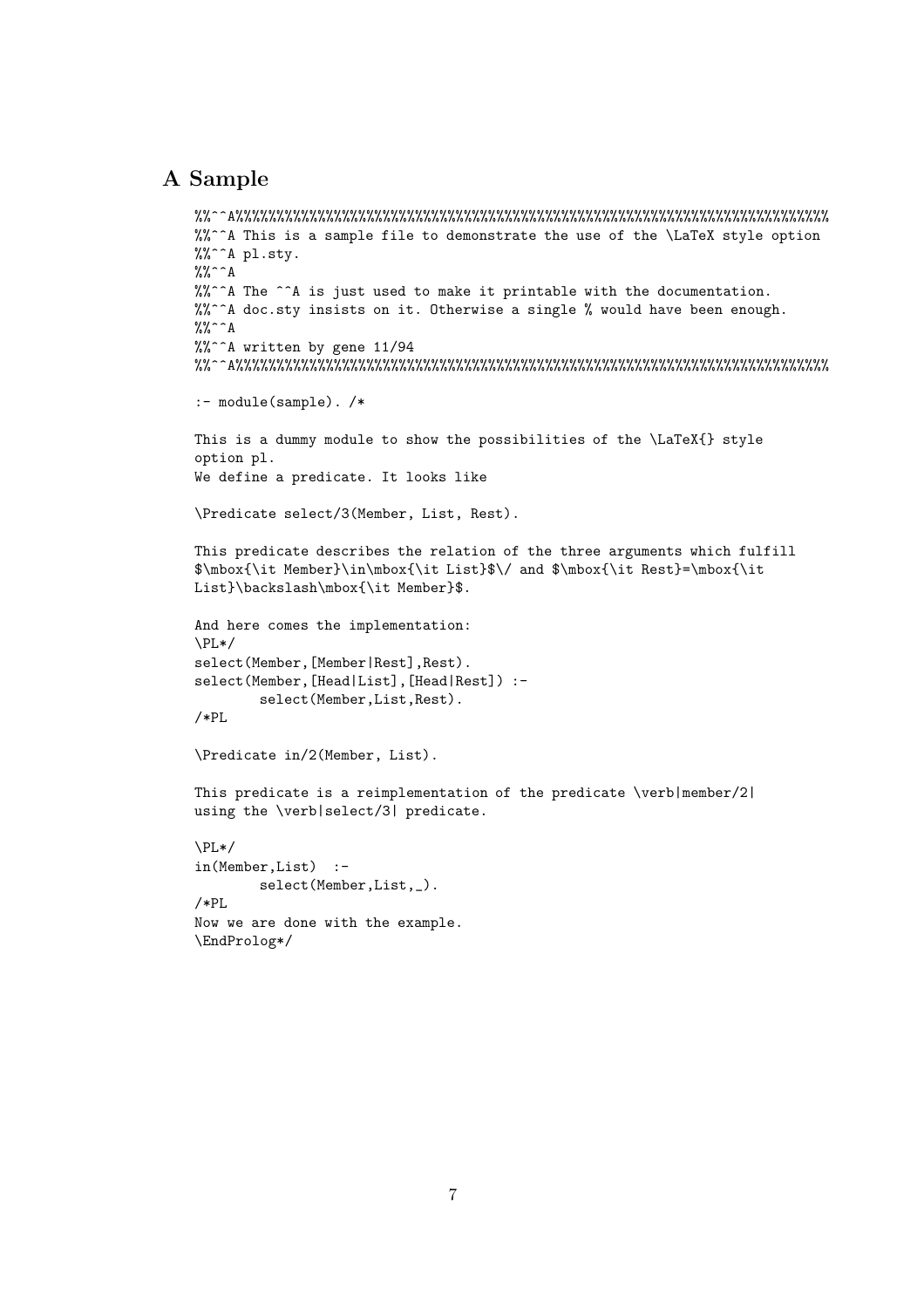# **4 The Module** sample.pl

This is a dummy module to show the possibilities of the LAT<sub>E</sub>X style option pl. We define a predicate. It looks like

select(Member, List, Rest) sample.pl

This predicate describes the relation of the three arguments which fulfill  $Member \in List$  and  $Rest = List\setminus Member$ .

And here comes the implementation:

```
:- module(sample).
select(Member,[Member|Rest],Rest).
select(Member,[Head|List],[Head|Rest]) :-
        select(Member,List,Rest).
```
in(Member, List) sample.pl

This predicate is a reimplementation of the predicate member/2 using the select/3 predicate.

in(Member,List) : select(Member,List,\_).

Now we are done with the example.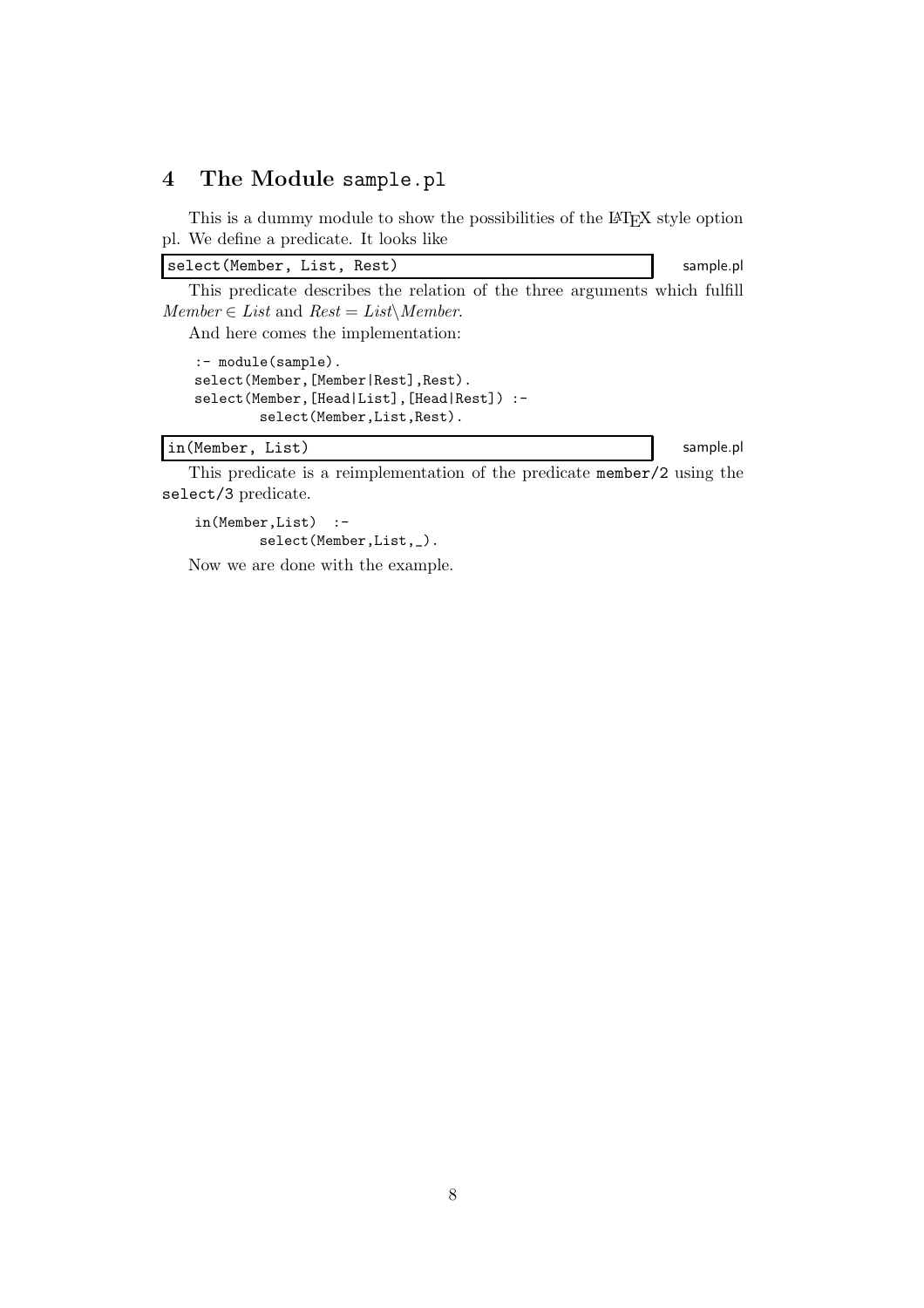# **5 The Implementation**

```
1 \ifx\documentclass\relax \else
```

```
2 \ProvidesPackage{pl}[\filedate\space gene (\fileversion)]
3 \mid 1
```
# **5.1 Options and Defaults**

First of all we define the macros containing the default values for certain options. The user may redefine them with \renewcommand to adapt them to the personal preferences.

4 \def\PrologFont{\small\tt}

The macro \PrologFont contains the font changing command executed to typeset the Prolog code in the verbatim-like environment.

```
5 \def\PrologIndent{2em}
```
The macro \PrologIndent contains the indentation of the Prolog code in the verbatim-like environment.

6 \def\PrologNumberFont{\tiny\rm}

The macro \PrologNumberFont contains the font changing command used to typeset the line numbers (if enabled) in the verbatim-like environment.

```
7 \def\PrologRuleWidth{0pt}
```
The macro \PrologRuleWidth contains the width of the rule seperating Prolog code and text.

8 \def\PrologListFont{\small\tt}

The macro \PrologListFont contains the font changing command to typeset a Prolog list (exports).

```
9 \def\PrologListIndent{2em}
```
The macro \PrologListIndent contains the indentation for a Prolog list (exports).

10 \def\PrologModule#1#2{\section{The Module {\tt #1}}}

The macro \PrologModule contains the command which is called at the beginning of a module. The first argument is the name of the module. The second argument is the list of exports.

This macro is supposed to be redefined by the user with **\renewcommand.** 

11 \def\PrologFile#1#2{\section{The File {\tt #1}}}

The macro \PrologFile contains the command which is called at the beginning of a non-module Prolog file. The first argument is the name of the module. The second argument is usually empty.

This macro is supposed to be redefined by the user with **\renewcommand.** 

12 \def\PredicateFont{\tt}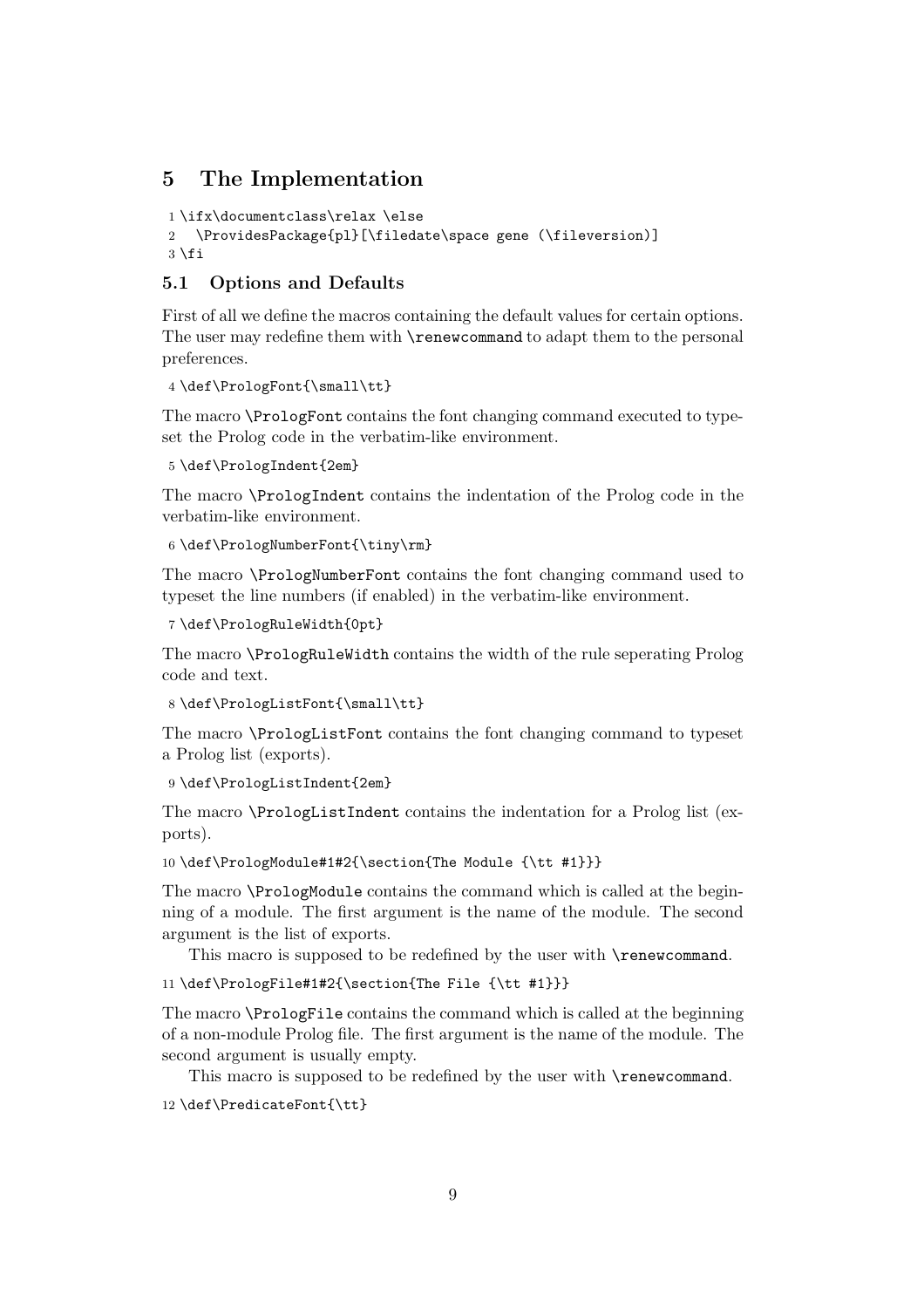The macro \PredicateFont contains the font switching command used in \Predicate for the body of the predicate description.

13 \def\PredicateFileFont{\small\sf}

The macro \PredicateFileFont contains the font switching command used in \Predicate for the file name

14 \def\PredicateSkip{\smallskip}

The macro \PredicateSkip contains the skip command executed before and after \Predicate.

15 \def\PredicateIndent{5em}

The macro \PredicateIndent contains length of the maximal indentation in the macro \Predicate.

```
16 \def\PredicateFileExtension{}
```
The macro \PredicateFileExtension contains the text appended to file name in the \Predicate command.

17 \def\PredicateFileWidth{5em}

The macro \PredicateFileWidth contains the minimum width of the file name in the \Predicate command. Shorter file names are padded to this length.

```
18 \def\PredicateFileSep{1em}
```
The macro \PredicateFileSep contains the width of the separating space between the predicate description and the file name.

19 \def\PredicateBoxSep{3pt}

The macro \PredicateBoxSep contains the amount of space between the box and contents in the \Predicate command. This is similar to \fboxsep in LATEX.

```
20 \def\PredicateBoxRule{0.5pt}
```
The macro \PredicateBoxRule contains the line thickness of box in the \Predicate command. This is similar to \fboxrule in LATEX.

21 \def\PredicateIndex#1{\index{#1}}

The macro \PredicateIndex contains the command which is called to put a predicate into an index. The argument is the string to index.

This macro may be redefined by the user with **\renewcommand**.

22 \newif\ifPrologNumberLines

switch to enable line numbering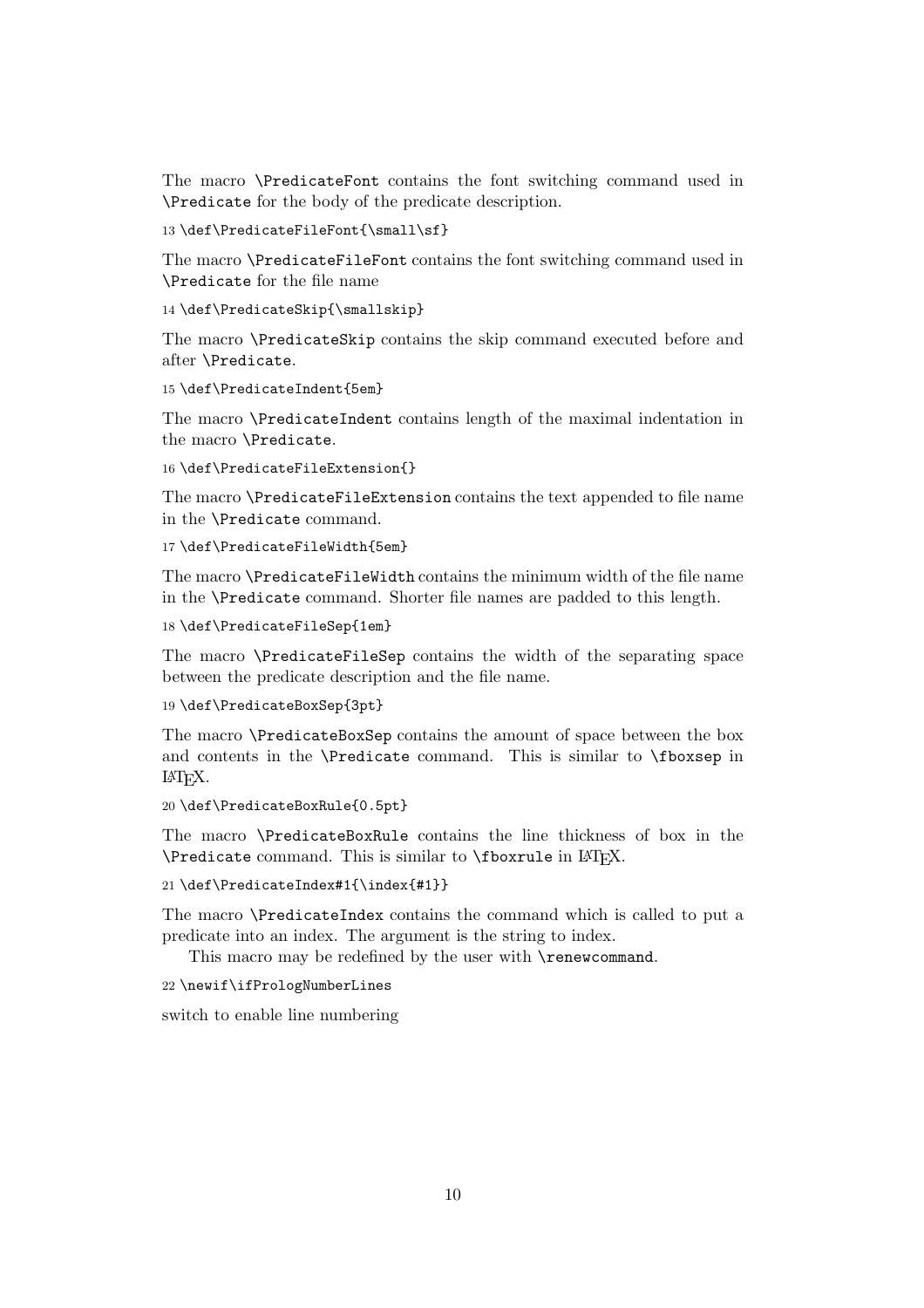# **5.2 Internals**

23 \def\PrologEXPORTS{}

The macro \PrologEXPORTS contains the current list of exports. 24 \def\PrologFILE{}

The macro \PrologFILE contains the current module or file name. This is not supposed to be set by the user. Nevertheless there might be occasions where this is neccesary (e.g. in the documentation of this style option).

# **5.3 Configuration Commands**

The different Prolog dialects have different ways to declare modules. Thus pl needs to know which dialect is currently used. This influences how PrologInput handles the first Prolog clause.

```
25 \def\PrologDialect#1{%
26 \@ifundefined{PL@start@module@#1}%
27 {\message{*** Prolog dialect #1 is undefined. Ignored.}}%
28 {\gdef\PL@Dialect{#1}}}
29 \def\PL@Dialect{eclipse}
```
The command \PrologDialect can be used to declare the Prolog dialect used. The value is stored in the macro \PL@Dialect for later use. This is only done if an appropriate macro to handle a module are defined.

```
30 \gdef\PL@@delayed{}
```
Keep some characters which were read in advance.

```
31 \newcount\PL@line
```
We allocate a new counter for the line number of Prolog code (if enabled).

### **5.4 Typesetting Prolog Code**

Prolog code is typeset is a verbatim-like way. For this purpose a modified version of the verbatim environment from the TEX book is used. For an explanation see pages 380–382 in the T<sub>E</sub>X book.

```
32 \gdef\PL@code@setup{\PrologFont\parskip=0ex\parindent=0pt
```

```
33 \ifx\PL@@delayed\empty\else%
```

```
34 \parbox{\PrologIndent}{%
```

```
35 \ifPrologNumberLines \PrologNumberFont \the\PL@line%
```

```
36 \global\advance\PL@line1
```

```
37 \else\ \fi}\PL@@delayed%
```

```
38 \gdef\PL@@delayed{}\par
```

```
39 \fi%
```
40 \def\par{\leavevmode\egroup\box0\endgraf}

```
41 \def\do##1{\catcode'##1=12 }\dospecials
```

```
42 \obeyspaces
```

```
43 \obeylines
```

```
44 % \catcode'\'=\other
```

```
45 \catcode'\^^I=13
```

```
46 \everypar{\parbox{\PrologIndent}{%
```

```
47 \ifPrologNumberLines \PrologNumberFont \the\PL@line%
```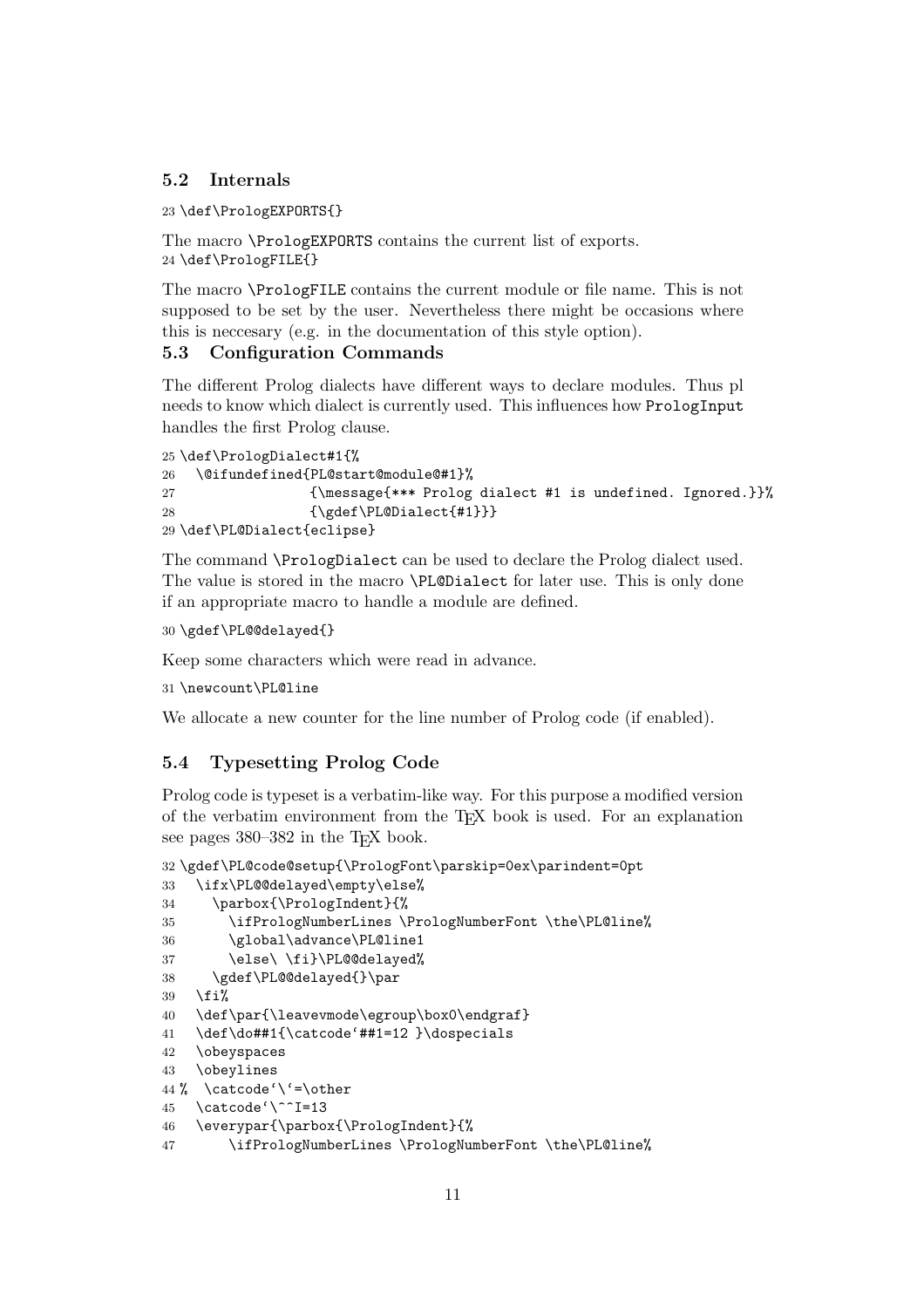```
48 \global\advance\PL@line1
49 \overline{11}50 \hfill}\PL@code@startbox}}
51 \def\PL@code@startbox{\setbox0=\hbox\bgroup}
52 {\catcode'\^^I=13
53 \gdef^^I{\leavevmode\egroup
54 \dimen0=\wd0 % the width so far, or since the previous tab
55 \setbox1=\hbox{\PrologFont\space}\dimen1=8\wd1
56 \divide\dimen0 by\dimen1
57 \multiply\dimen0 by\dimen1 % compute previous multiple of tab
58 \advance\dimen0 by\dimen1 % advance to next multiple of tab
59 \wd0=\dimen0 \box0 \PL@code@startbox}%
60 }
61 {\obeyspaces\global\let =\ }
62 \def\PL*/{\PL@PL@init%
63 \begingroup
64 \PL@code@setup
65 \PL@doPL}
   | is temporary escape character to catch the end /*PL
66 {\catcode'\|=0 \catcode'\\=12
67 |obeylines|gdef|PL@doPL^^M#1/*PL{#1|endgroup|PL@PL@exit}}
   Initialization macro
68 \def\PL@PL@init{%
69 \ifdim\PrologRuleWidth>0pt%
70 \par\noindent\rule{\textwidth}{\PrologRuleWidth}\par%
71 \else\medskip\par\fi}
72 \def\PL@PL@exit{%
73 \ifdim\PrologRuleWidth>0pt%
74 \vspace{-2ex}\noindent\rule{\textwidth}{\PrologRuleWidth}\par%
75 \else\smallskip\par\fi}
   Dirty hack. make : active to catch :- use a group to hide the changes
```

```
76 \def\PL@INIT{\begingroup\catcode':=13\catcode'/=13}
```

```
77 \def\PL@EXIT{\endgroup}
```
we make : active and include the file

```
78 \gdef\PrologInput{%
79 \begingroup
80 \catcode\{-1281 \PL@Input
82 }
83 \PL@INIT
84 \gdef\PL@Input#1{%
85 \gdef\PrologFILE{#1}%
86 \gdef\PrologMODULE{}%
87 \gdef\PrologEXPORTS{}%
88 \global\PL@line=1%
89 \endgroup
90 \PL@INIT%
```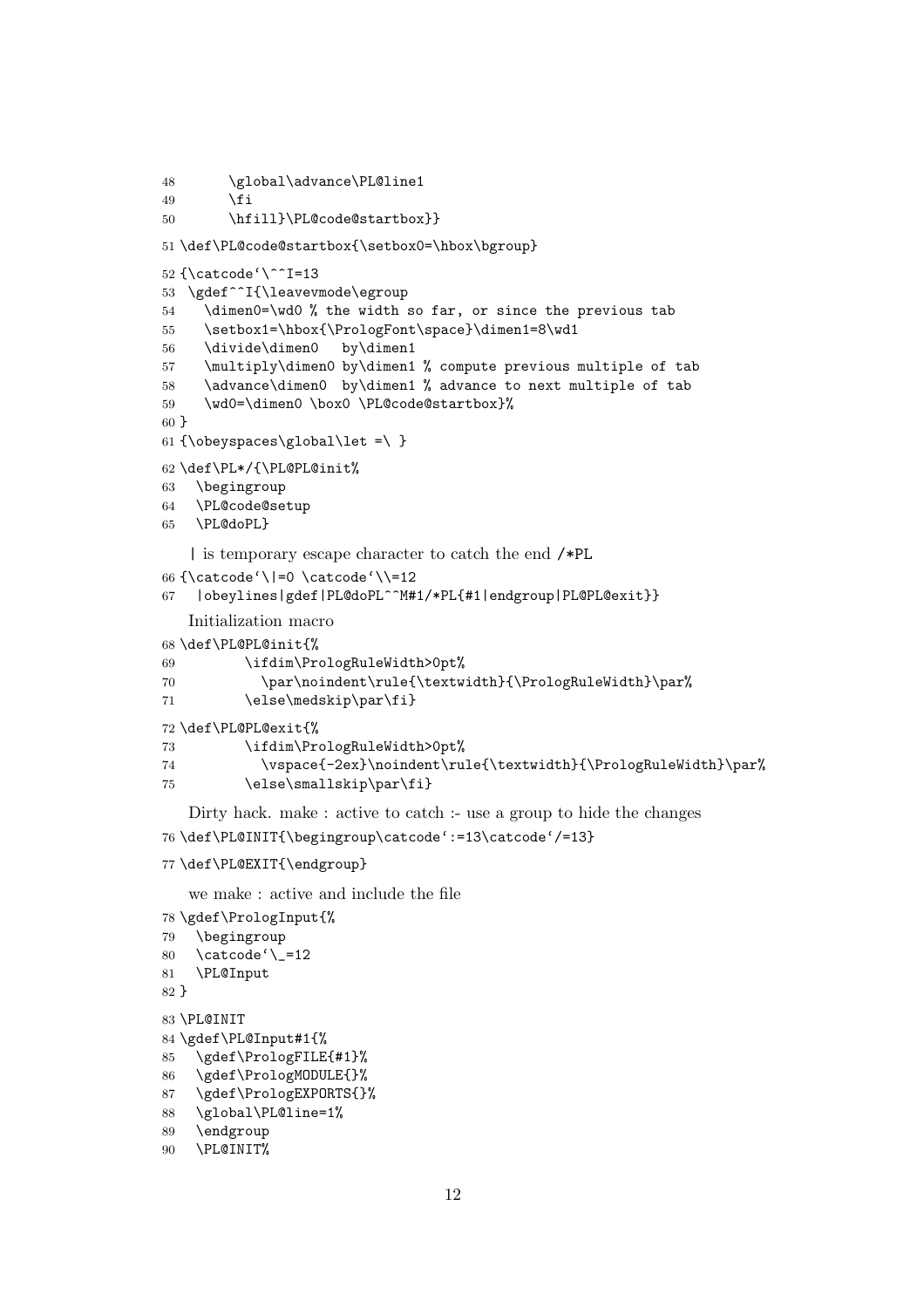```
91 \let:=\PL@COLON
92 \let/=\PL@SLASH
93 \input{#1}%
94 \gdef\PrologFILE{}%
95 \gdef\PrologMODULE{}%
96 \gdef\PrologEXPORTS{}%
97 }
98 \PL@EXIT
```
# **5.5 End a File of Prolog Code**

At the end of a file there is a \*/ which terminates the last comment for Prolog. Those two characters are stripped away by the macro **\EndProlog.** 

\def\EndProlog#1\*/{}

### **5.6 Definition for Various File Types**

### **5.6.1 Defininitions for Non-Module Files**

A file can start with /\*. This case is handled by making the / active and binding it to the command \PL@SLASH. This command checks if the next character is a \*. In this case the catcodes of / and : can be restored to their defaults. This is done by \PL@EXIT.

Finally the underscore \_ is made active and \PL@start@star is called to do the rest.

```
100 \def\PL@SLASH{\@ifnextchar*{%
101 \PL@EXIT
102 \PL@US@start
103 \PL@SLASH@STAR}{/}}
104 \def\PL@SLASH@STAR*{%
105 \PrologFile{\PrologFILE}{}%
106 \PL@US@end}
107 \def\PL@COLON{\@ifnextchar-{\PL@goal}{: }}
108 \def\PL@goal-{%
109 \PL@EXIT
110 \PL@US@start
111 \@ifnextchar m{\csname PL@start@module@\PL@Dialect\endcsname}%
112 {\@ifnextchar t{\PL@start@true}%
113 {\csname PL@start@file@\PL@Dialect\endcsname}}}
114 \def\PL@start@true true. /*{%
115 \PrologFile{\PrologFILE}{}%
116 \PL@US@end}
```
#### **5.6.2 Defininitions for ECLiPSe-Prolog**

The beginning of a module file in eclipse can be in one of the following forms:

```
:- module interface(Module)
```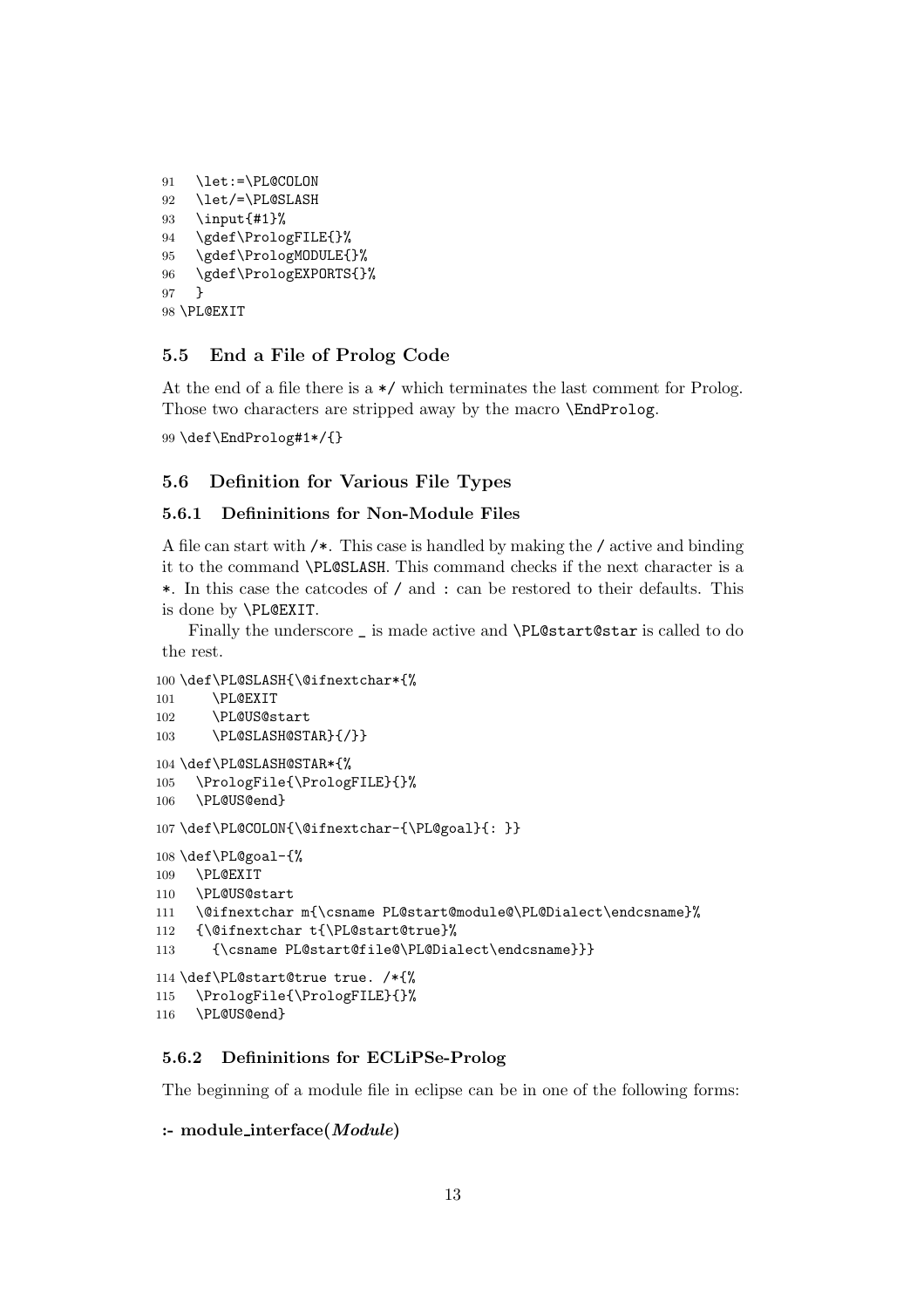### **:- module(***Module***)**

We strip away the actual predicate name getting the rest in the macro parameter  $#1$ . The complete module declaration is stored in the macro \PL@delayed to be inserted later.

```
117 \def\PL@start@module@eclipse module#1(#2). /*{%
118 \global\PL@line=1
119 \gdef\PL@@delayed{:- module#1(#2).}
120 \gdef\PrologMODULE{#2}%
121 \catcode'\,=13 %
122 \PrologModule{\PrologFILE}{}%
123 \PL@US@end}
```
### **5.6.3 Definitions for Quintus-Prolog**

The beginning of a module file in Quintus is in the following form:

```
:- module(Module,Exports)
```

```
124 \def\PL@start@module@quintus module(#1,{%
125 \global\PL@line=1
126 \gdef\PrologFILE{#1}%
127 \catcode'\,=13 %
128 \PL@start@module@quintus@}
129 \def\PL@start@module@quintus@[#1]). /*{%
130 \gdef\PrologEXPORTS{#1}%
131 \PrologModule{\PrologFILE}{#1}%
132 \PL@US@end}
```
# **5.6.4 Definitions for C-Prolog**

I don't know if C-Prolog has a module system nowadays. The last time I checked it had none. If nobody has a better idea I use Quintus Prolog syntax in this case even it does not make any sense.

133 \let\PL@start@module@cprolog=\PL@start@module@quintus

### **5.6.5 Definitions for Sixtus-Prolog**

I don't know what's used in Sixtus-Prolog. So I use the same value as for eclipse.

134 \let\PL@start@module@sixtus=\PL@start@module@eclipse

### **5.6.6 Definitions for SWI-Prolog**

Fortunately the module system of SWI-Prolog is compatible with the module system of Quintus Prolog. So we just use the definition here again.

135 \let\PL@start@module@swiprolog=\PL@start@module@quintus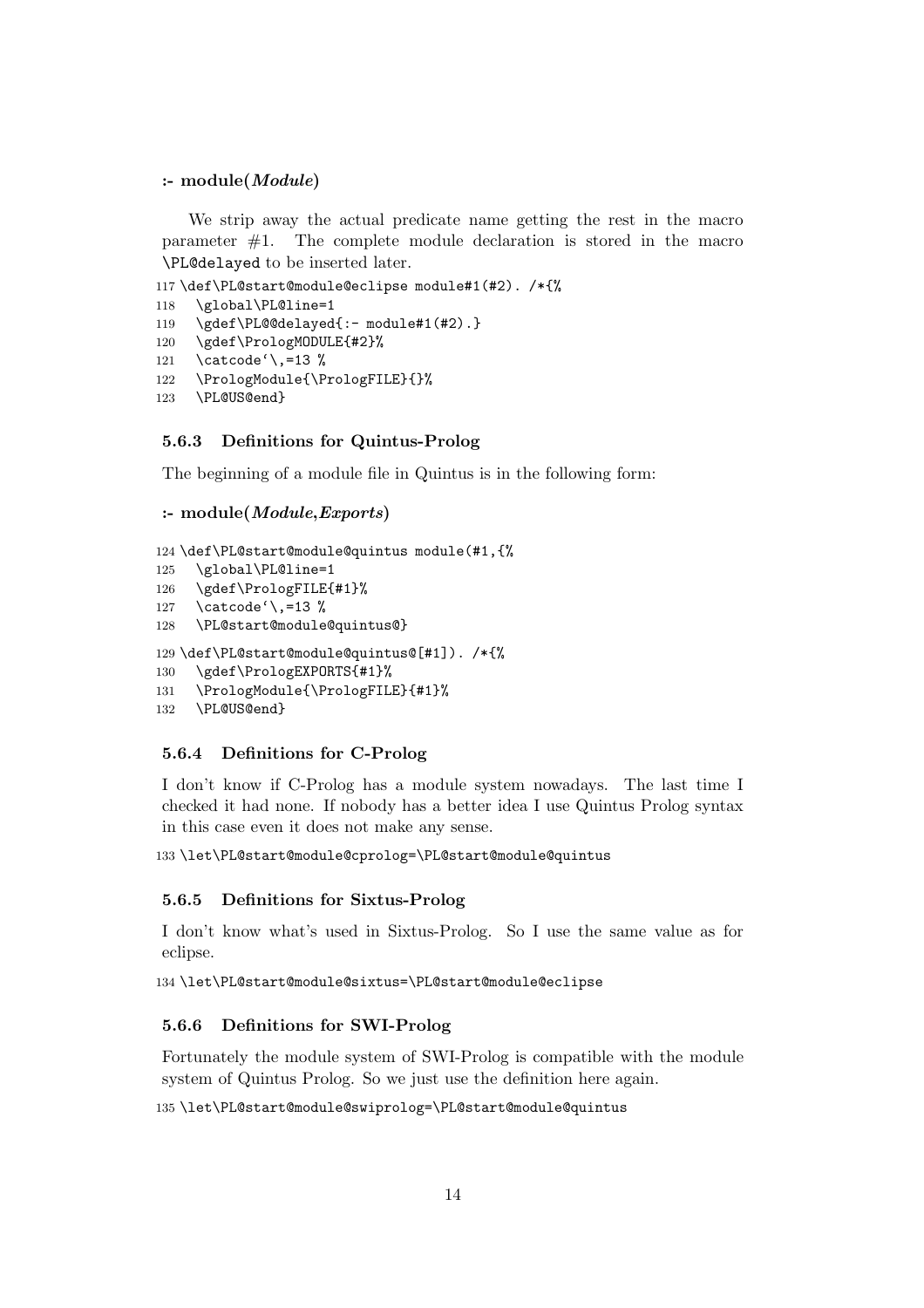### **5.6.7 Definitions for SB-Prolog**

I don't know if C-Prolog has a module system nowadays. The last time I checked it had none. If nobody has a better idea I use Quintus Prolog syntax in this case even it does not make any sense.

136 \let\PL@start@module@sbprolog=\PL@start@module@quintus

#### **5.6.8 Definitions for bin-Prolog**

I don't know what's used in bin-Prolog. So I use the same value as for eclipse.

137 \let\PL@start@module@binprolog=\PL@start@module@eclipse

### **5.7 Typeset a Boxed Predicate Description**

The first step is to protect the underscores in the predicate names and the arguments.

```
138 \def\Predicate{\PL@US@start\Predicate@}
```
The syntax is oriented towards Prolog syntax. The name and the arity of the predicate may not contain / or (.

```
139 \def\Predicate@#1/#2(#3).{%
140 \PredicateSkip\par\noindent%
141 {\setbox1=\hbox{\PredicateFileFont \PrologFILE\PredicateFileExtension}%
142 \fboxrule=\PredicateBoxRule%
143 \fboxsep=\PredicateBoxSep%
144 \fbox{\PredicateIndex{#1/#2}%
145 \dimen255=\wd1
146 \ifdim\dimen255<\PredicateFileWidth \dimen255=\PredicateFileWidth \fi
147 \dimen255=-\dimen255
148 \advance\dimen255 by-\PredicateFileSep
149 \dvance\dimen255 by \textwidth
150 \parbox{\dimen255}{\raggedright
151 \setbox0=\hbox{\normalsize\PredicateFont #1(}
152 \dimen254=\wd0
153
154 \ifdim\dimen254>\PredicateIndent \dimen254=\PredicateIndent\fi
155 \dimen253=\dimen255 \advance\dimen253 by -\dimen254
156 \parshape=2 0mm \dimen255 \dimen254 \dimen253
157 \normalsize\PredicateFont #1\ifx\@empty#3 \else(#3)\fi
158 }<sup>}</sup>%
159 \hfill \box1\PredicateSkip\par
160 }\PL@US@end}
```
# **5.8 Typeset a List of Prolog Predicates**

```
161 \def\PrologList{\par\noindent%
```

```
162 \PL@US@start
```

```
163 \PrologListFont
```

```
164 \catcode'\, =13%
```

```
165 \parindent=\PrologListIndent\parskip=0pt\par
```

```
166 \PL@List}
```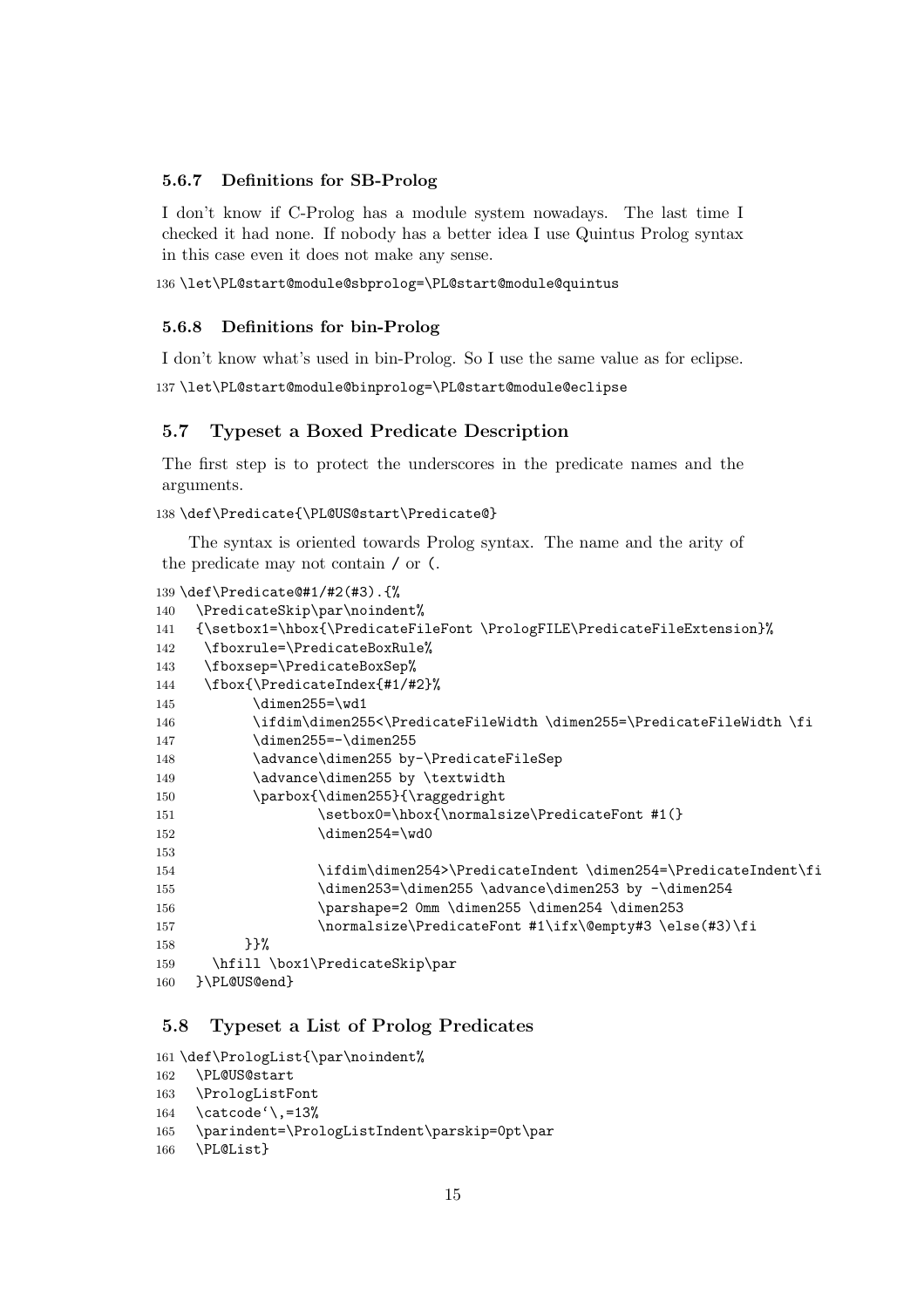```
167 {\catcode'\,=13
168 \gdef\PL@List[#1]{%
169 \def, {\par}%
170 #1
171 \PL@US@end\par}
172 }
```
173 \def\PrologListEXPORTS{\PrologList[\PrologEXPORTS]}

## **5.9 Special Treatment of the Underscore**

We define two macros to activate and deactivate the underscore respectively. Those two macros have to come in pairs always. The first one opens a group to protect the changes. The closing macro simply closes the group, thus undoing the effects of the first macro.

```
174 \def\PL@US@start{\begingroup\catcode'\_=13 }
175 \def\PL@US@end{\endgroup }
```

```
176 \def\WithUnderscore{\begingroup\catcode'\_=13 \With@Underscore}
177 \def\With@Underscore#1{#1\endgroup}
```
### **5.10 Misc**

A spin off product of this style file is a macro to include a file verbosely. Such a macro is also provided by the verbatim package and others. Nevertheless I have left it in.

```
178 \def\Listing#1{\par\begingroup%
179 \PL@line=1%
```

```
180 \PL@code@setup%
181 \input{#1}%
```

```
182 \endgroup}
```
# **6 Backward Compatibility Mode:** pcode.sty

For backward compatibility some macros are defined in a style file under the old name pcode.sty. The new style file has to be acessible under the new name pl.sty. This file is loaded before some macros are defined.

```
183 \ifx\PrologFont\relax\else\input pl.sty\fi
```
In former versions mainly the Prolog dialect Quintus has been supported. Thus a boolean was enough to tell apart the dialects Quintus and eclipse which came next. This is emulated with the next two macros.

```
184 \def\PrologQuintustrue{\PrologDialect{quintus}}
185 \def\PrologQuintusfalse{\PrologDialect{eclipse}}
```
The macro \WithUnderscore was named \WithActiveUnderscore in a former version of pcode.sty. The *Active* part of the name was missleading for users. Thus it has been removed. The old name is made an alias for the new one.

```
186 \let\WithActiveUnderscore=\WithUnderscore
```